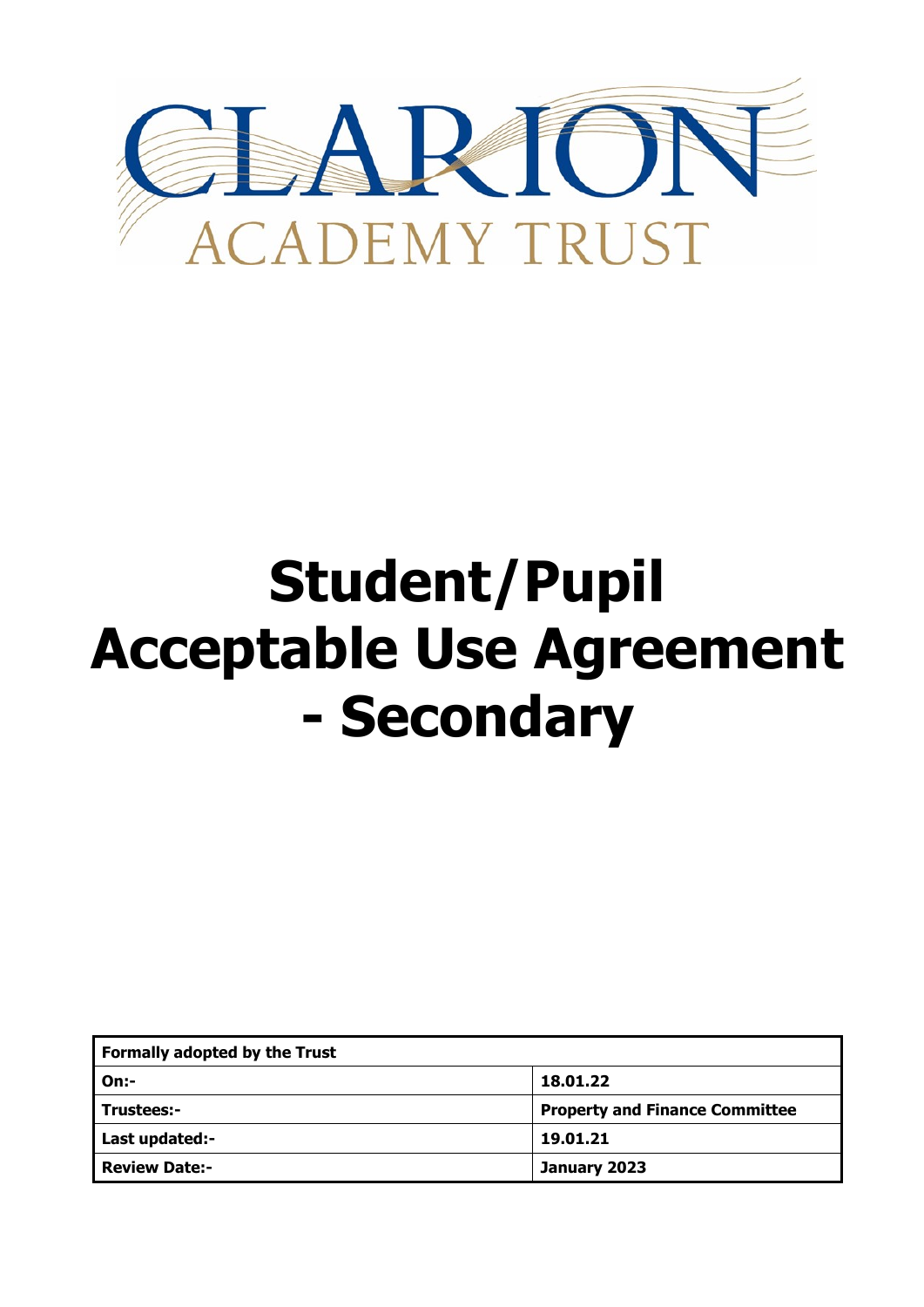## **Student/Pupil Acceptable Use Agreement - Secondary**

This acceptable use agreement is intended to ensure:

- that young people will be responsible users and stay safe while using the internet and other digital technologies for educational, personal and recreational use.
- that school systems and users are protected from accidental or deliberate misuse that could put the security of the systems at risk and will have good access to digital technologies to enhance their learning and will, in return, expect the students/pupils to agree to be responsible users.

I understand that I must use school systems in a responsible way, to ensure that there is no risk to my safety or to the safety and security of the systems and other users.

For my own personal safety:

- I understand that the school will monitor my use of the systems, devices and digital communications.
- I will keep my username and password safe and secure  $-$  I will not share it, nor will I try to use any other person's username and password. I understand that I should not write down or store a password where it is possible that someone may steal it.
- I will be aware of "stranger danger", when I am communicating on-line.
- I will not disclose or share personal information about myself or others when on-line (this could include names, addresses, email addresses, telephone numbers, age, gender, educational details, financial details etc.)
- I will immediately report any unpleasant or inappropriate material or messages or anything that makes me feel uncomfortable when I see it on-line.

I understand that everyone has equal rights to use technology as a resource and:

- I understand that the school systems and devices are primarily intended for educational use and that I will not use them for personal or recreational use unless I have permission.
- I will not try (unless I have permission) to make large downloads or uploads that might take up internet capacity and prevent other users from being able to carry out their work.
- I will not use the school systems or devices for on-line gaming, on-line gambling, internet shopping, file sharing, or video broadcasting (e.g. YouTube), unless I have permission of a member of staff to do so.

I will act as I expect others to act toward me:

- I will respect others' work and property and will not access, copy, remove or otherwise alter any other user's files, without the owner's knowledge and permission.
- I will be polite and responsible when I communicate with others, I will not use strong, aggressive or inappropriate language and I appreciate that others may have different opinions.
- I will not take or distribute images of anyone without their permission.

I recognise that the school has a responsibility to maintain the security and integrity of the technology it offers me and to ensure the smooth running of the school:

 I will only use my own personal devices (mobile phones/USB devices etc.) in school if I have permission. I understand that, if I do use my own devices in the school, I will follow the rules set out in this agreement, in the same way as if I was using school equipment.